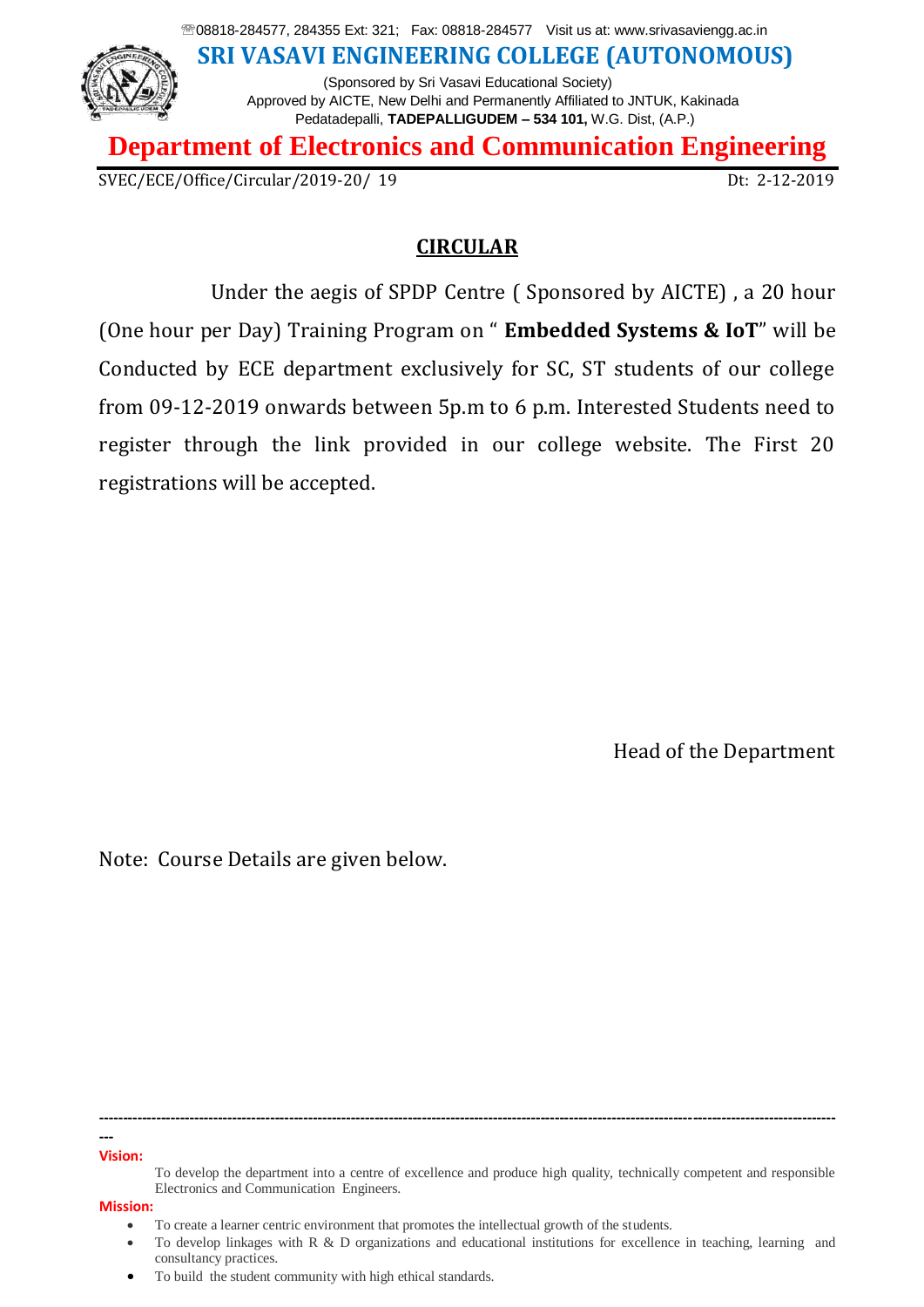# **Schedule For 20 –Hour SPDP Programme**

#### **on**

## **FUNDAMENTALS OF EMBEDDED SYSTEMS & IOT**

#### **Day 1:**

Introduction to Embedded Systems

Applications of Embedded Systems

Advantages & Disadvantages

Development boards-Types and Use cases

### **Day 2:**

Architecture of Arduino Development Board

Pin diagram of Arduino Development Board

Introduction to Arduino IDE, Installation Procedure

Program Structure, Libraries etc.,

Sample Programs

### **Day 3:**

Working Principle of Push Buttons, LEDs & Piezo Buzzers

Interfacing push buttons, LEDs & Piezo Buzzers with Arduino

Delay Programming

### **Day 4:**

Types of Sensors and applications

Working Principle of IR Sensors

#### Mini Project

#### **--- Vision:**

**-----------------------------------------------------------------------------------------------------------------------------------------------------------**

To develop the department into a centre of excellence and produce high quality, technically competent and responsible Electronics and Communication Engineers.

To create a learner centric environment that promotes the intellectual growth of the students.

To develop linkages with R & D organizations and educational institutions for excellence in teaching, learning and consultancy practices.

To build the student community with high ethical standards.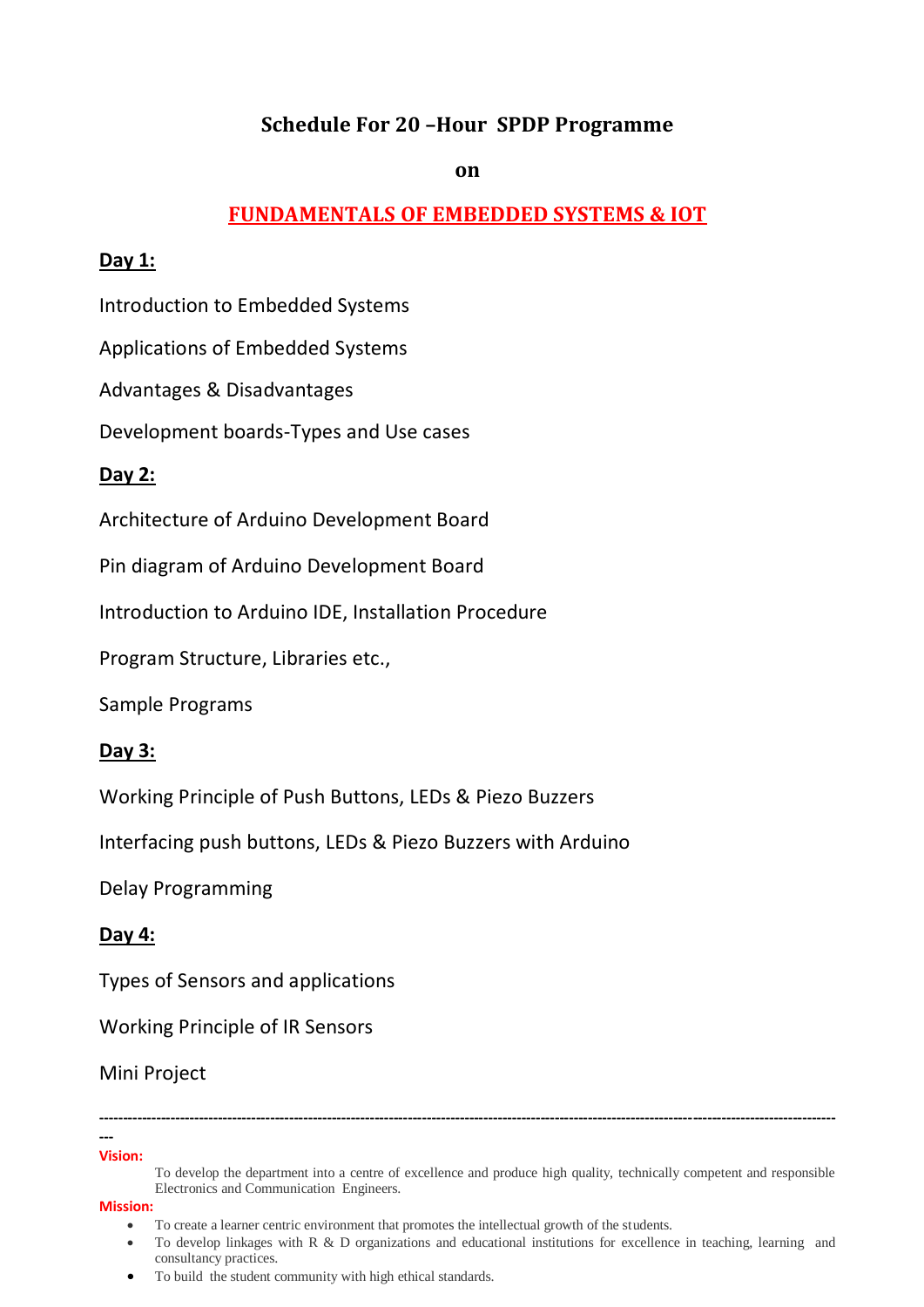# **Day 5:**

Working Principle of Ultrasonic Sensor

Interfacing Ultrasonic sensor with Arduino

Obstacle Distance measurement

# **Day 6:**

Working principle of Analog Joystick

Interfacing Joystick to Arduino

Controlling LEDs with Joystick

# **Day 7:**

Working Principle of LCD

Interfacing LCD to Arduino

Testing various LCD commands

# **Day 8:**

Working Principle of DC Motors, Motor Driver Module

Interfacing DC Motors with Arduino

Direction and Speed Control of dc motors using Arduino

# **Day 9:**

Working Principle of Servo Motor

Interfacing Servo Motor with Arduino

Mini Project

### **Day 10:**

Mini Projects

#### **--- Vision:**

**-----------------------------------------------------------------------------------------------------------------------------------------------------------**

- To create a learner centric environment that promotes the intellectual growth of the students.
- To develop linkages with R & D organizations and educational institutions for excellence in teaching, learning and consultancy practices.
- To build the student community with high ethical standards.

To develop the department into a centre of excellence and produce high quality, technically competent and responsible Electronics and Communication Engineers.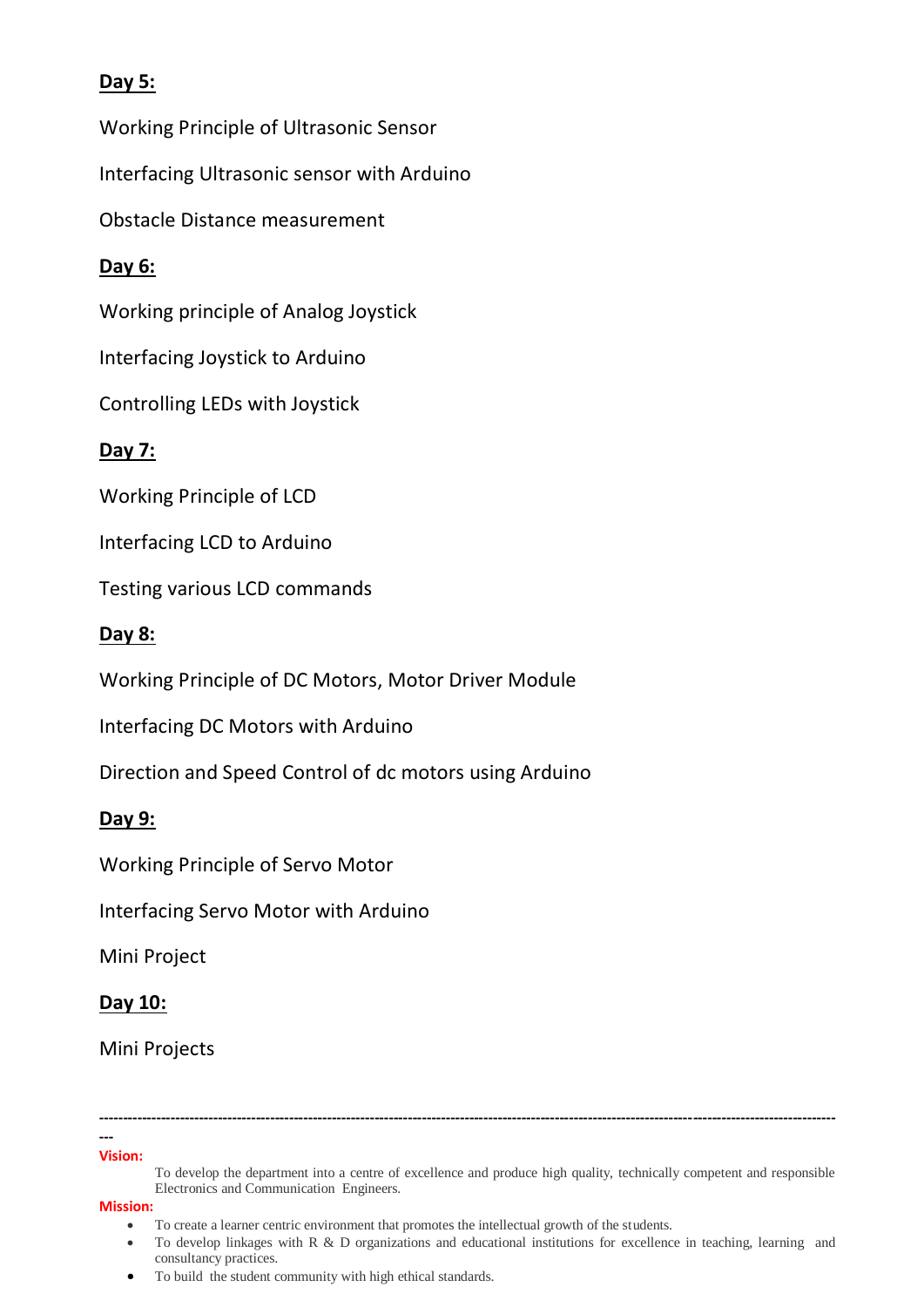## **Day 11:**

Introduction to Internet of Things

Architecture of IoT, Applications, Advantages & Threats

# **Day 12:**

Architecture of Embedded development platform

Understanding Pin outs and interfacing

# **Day 13:**

Working principle of LDR sensor

Interfacing LDR and controlling LEDs to Development board

# **Day 14:**

Working Principle of Humidity & Temperature sensor

Interfacing DHT sensor with Development Board

# **Day 15:**

Working Principle of Gas Sensor

Interfacing DHT sensor with Development Board

# **Day 16:**

Introduction to Cloud & Cloud Servers (Web & Mobile Apps)

Creating Account and channel

# **Day 17:**

Sensor-1 data upload to cloud & analyze it

# **Day 18:**

Sensor-2 data upload to cloud & analyze

# **Day 19:**

#### **--- Vision:**

To develop the department into a centre of excellence and produce high quality, technically competent and responsible Electronics and Communication Engineers.

**-----------------------------------------------------------------------------------------------------------------------------------------------------------**

- To create a learner centric environment that promotes the intellectual growth of the students.
- To develop linkages with R & D organizations and educational institutions for excellence in teaching, learning and consultancy practices.
- To build the student community with high ethical standards.